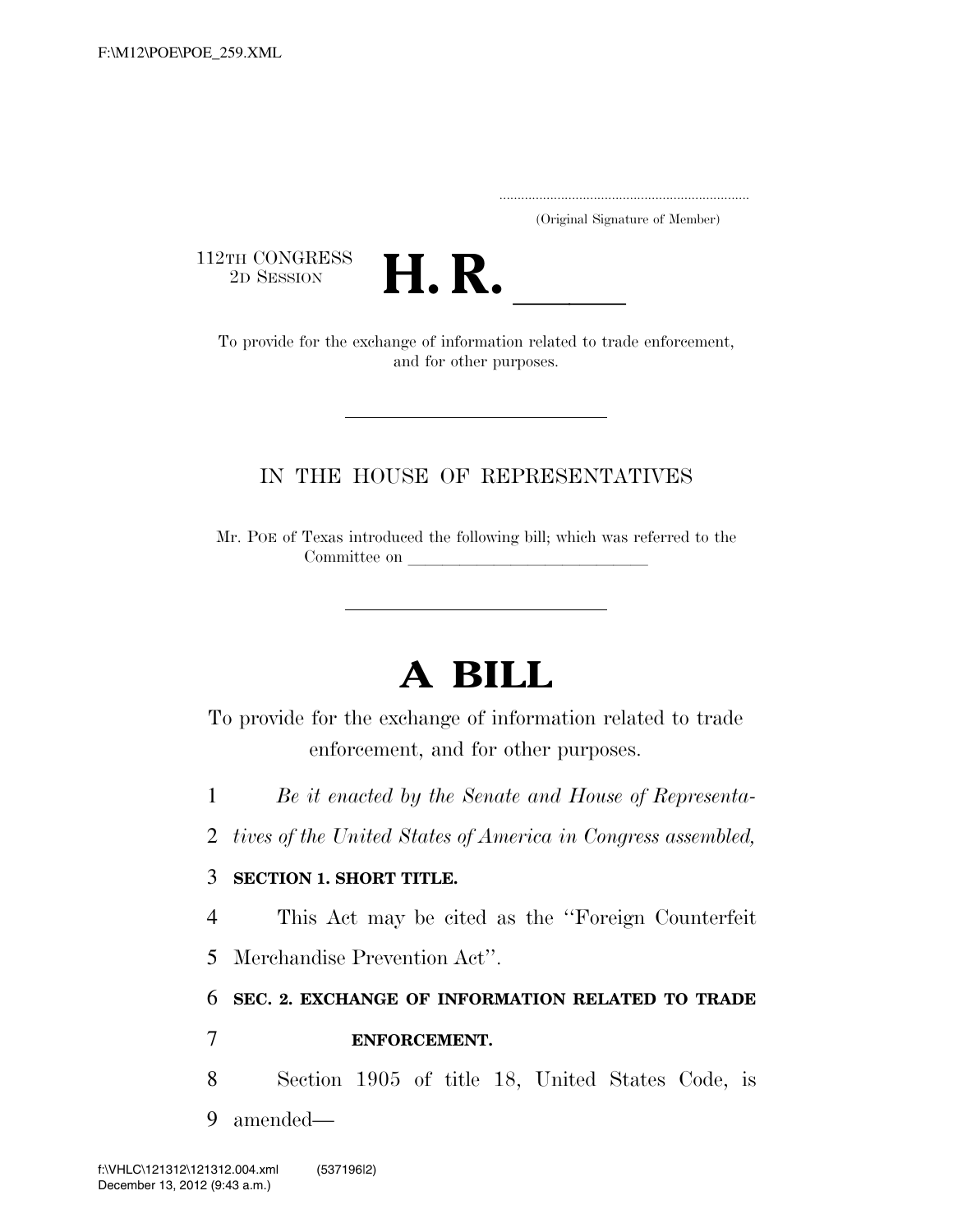|                | $\overline{2}$                                            |
|----------------|-----------------------------------------------------------|
| $\mathbf{1}$   | (1) by striking "Whoever" and inserting " $(a)$           |
| $\overline{2}$ | IN GENERAL.—Whoever"; and                                 |
| 3              | $(2)$ by adding at the end the following:                 |
| $\overline{4}$ | "(b) PROVISION OF INFORMATION RELATING TO                 |
| 5              | MERCHANDISE PRESENTED TO CUSTOMS.—It shall not be         |
| 6              | a violation of this section for an officer or employee of |
| 7              | U.S. Customs and Border Protection, at the time that      |
| 8              | merchandise is presented for examination and thereafter,  |
| 9              | to provide to the owner of a copyright or a registered    |
| 10             | mark, or to any person who may be injured by a violation  |
| 11             | of section 1201 of title $17-$                            |
| 12             | $\lq(1)$ any information appearing on the mer-            |
| 13             | chandise, including its retail packaging,                 |
| 14             | $\lq(2)$ a sample of the merchandise and its retail       |
| 15             | packaging, or                                             |

 ''(3) digital images of the merchandise and its retail packaging,

 as it was presented to U.S. Customs and Border Protec- tion, without redaction, whether imported into or exported from the United States, or attempted to be exported from the United States, for purposes of determining whether the merchandise or its retail packaging infringes the copy- right, bears or consists of a counterfeit mark of the reg- istered mark, or is in violation of section 1201 of title 17, as the case may be.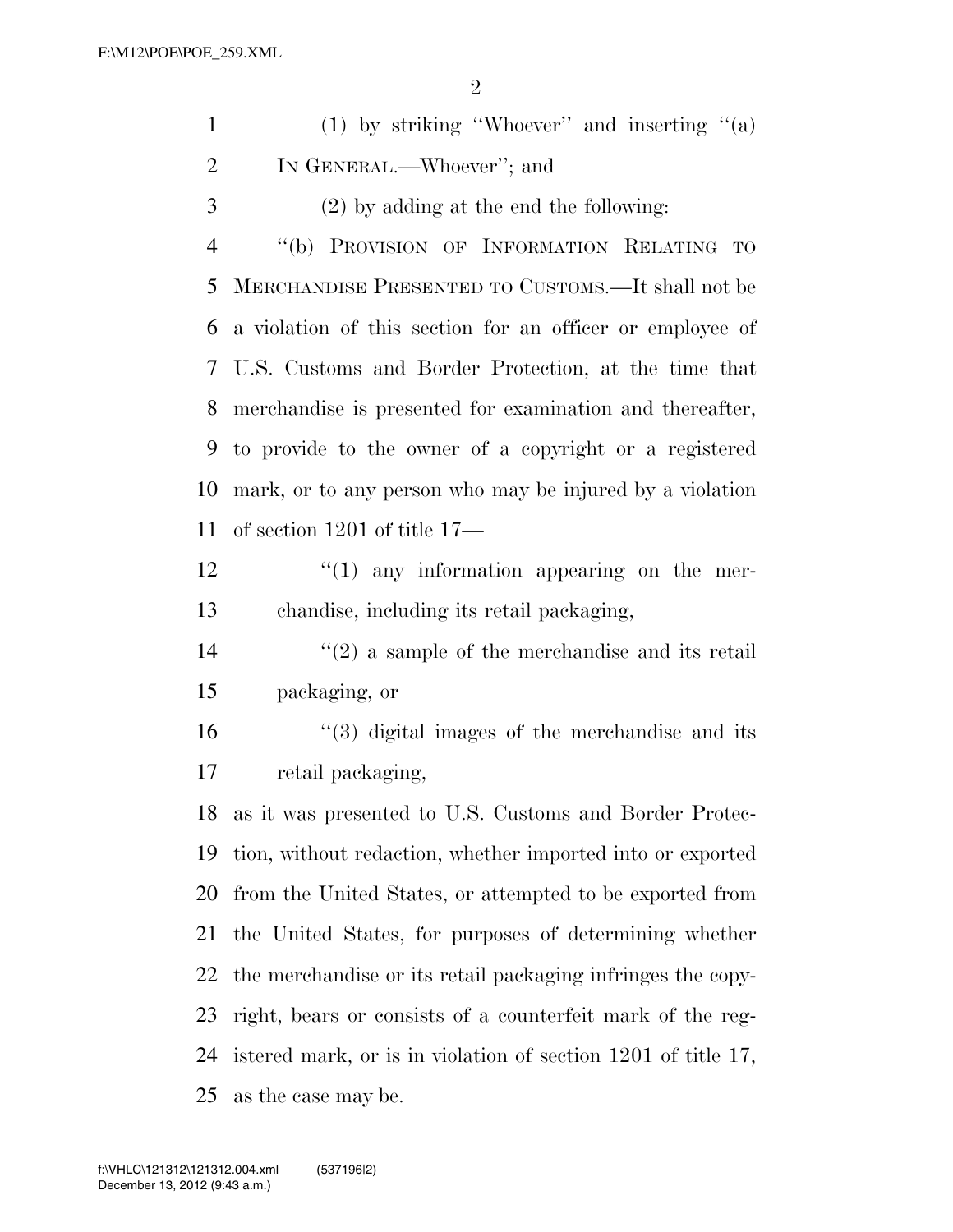| 1  | "(c) PROVISION OF INFORMATION RELATING TO                    |
|----|--------------------------------------------------------------|
| 2  | SEIZED MERCHANDISE.—It shall not be a violation of this      |
| 3  | section for an officer or employee of U.S. Customs and       |
| 4  | Border Protection, after seizing merchandise pursuant to     |
| 5  | a determination that the merchandise is in violation of sec- |
| 6  | tion 1201 of title 17, to provide, to persons injured by     |
| 7  | the violation, information with respect to the merchandise,  |
| 8  | including, but not limited to, the following:                |
| 9  | $\lq(1)$ The date of importation.                            |
| 10 | $\lq(2)$ The port of entry.                                  |
| 11 | $(3)$ The description of the merchandise from                |
| 12 | the entry.                                                   |
| 13 | $\lq(4)$ The quantity involved.                              |
| 14 | $\lq(5)$ The country of origin of the merchandise.           |
| 15 | $\cdot\cdot$ (6) The name and address of the foreign man-    |
| 16 | ufacturer.                                                   |
| 17 | $\lq(7)$ The name and address of the exporter.               |
| 18 | $\cdot\cdot$ (8) The name and address of the importer.       |
| 19 | "(9) Photographic or digital images of the mer-              |
| 20 | chandise.                                                    |
| 21 | "(d) DEFINITIONS.—As used in this section—                   |
| 22 | $f'(1)$ the term 'registered mark' has the mean-             |
| 23 | ing given that term in section 45 of the Lanham Act          |
| 24 | $(15 \text{ U.S.C. } 1127);$                                 |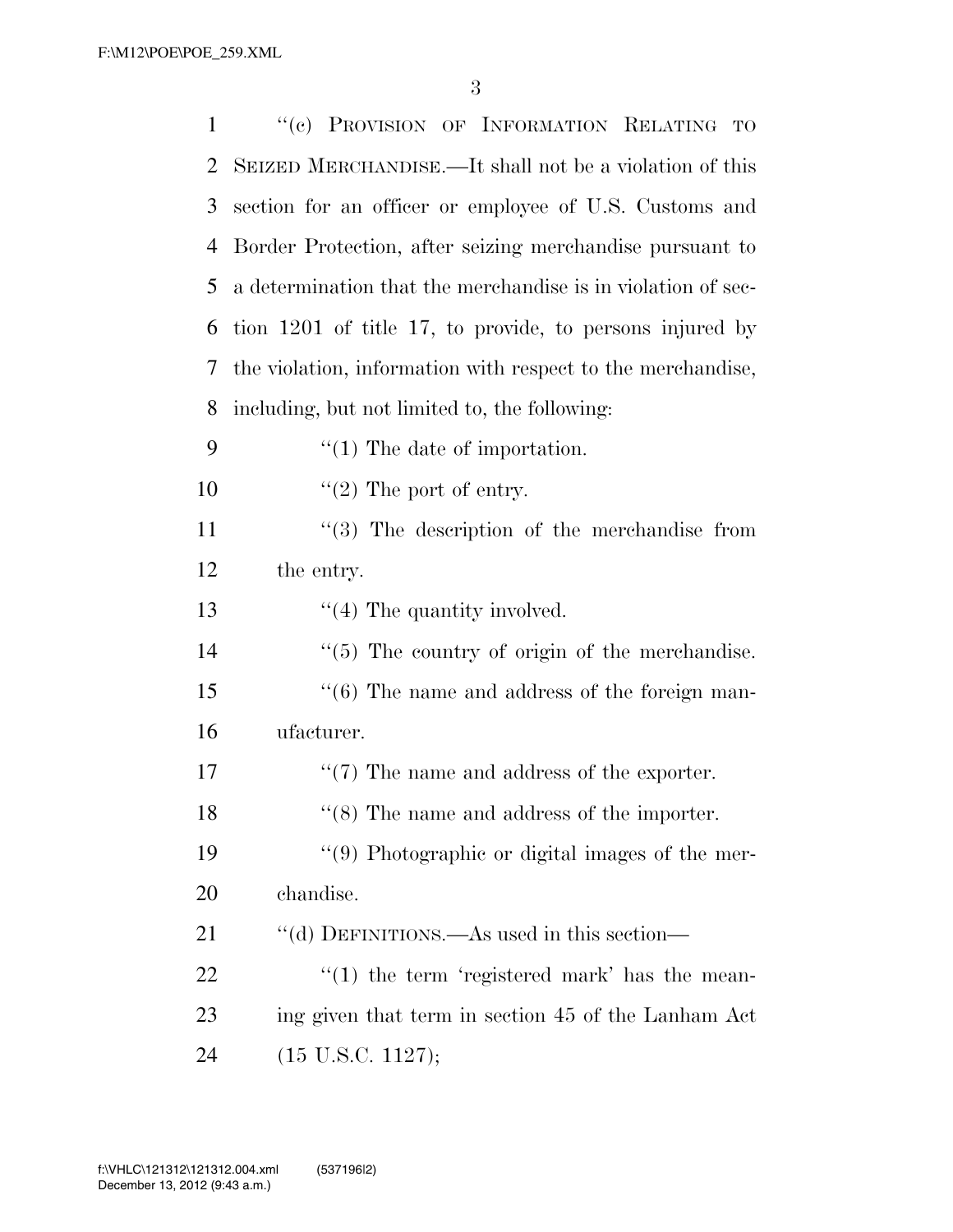| $\mathbf{1}$ | $\lq(2)$ the term 'Lanham Act' has the meaning                 |
|--------------|----------------------------------------------------------------|
| 2            | given that term in section $2320(e)$ of this title;            |
| 3            | $\cdot\cdot\cdot(3)$ the term 'counterfeit mark' has the mean- |
| 4            | ing given that term in section $2320(e)$ of this title;        |
| 5            | and                                                            |
| 6            | $\lq(4)$ the term 'without redaction' means, with              |
| 7            | respect to merchandise, without removing, revising,            |
| 8            | otherwise obscuring any information, codes,<br><b>or</b>       |
| 9            | marks, numbers, or any other markings that appear              |
| 10           | on the merchandise or its retail packaging.                    |
| 11           | "(e) RULE OF CONSTRUCTION.—Subsections (b), (c),               |
| 12           | and (d) apply only with respect to tangible goods pre-         |
|              |                                                                |
| 13           | sented to U.S. Customs and Border Protection for impor-        |
| 14           | tation into, or exportation from, the United States.".         |
| 15           | SEC. 3. PREVENTION OF IMPORTATION OF MANUFAC-                  |
| 16           | TURED GOODS BEARING INFRINGING MARKS.                          |
| 17           | (a) IN GENERAL.—Section 42 of the Lanham Act (15               |
|              | 18 U.S.C. 1124), is amended—                                   |
| 19           | $(1)$ in the first sentence, by striking "Except"              |
| 20           | as" and inserting "(a) IN GENERAL.—Except as";                 |
| 21           | $(2)$ by striking "of the Treasury" each place it              |
| <u>22</u>    | appears and inserting "of Homeland Security"; and              |
| 23           | $(3)$ by adding at the end the following:                      |
| 24           | "(b) DETENTION OF CRITICAL MERCHANDISE.-                       |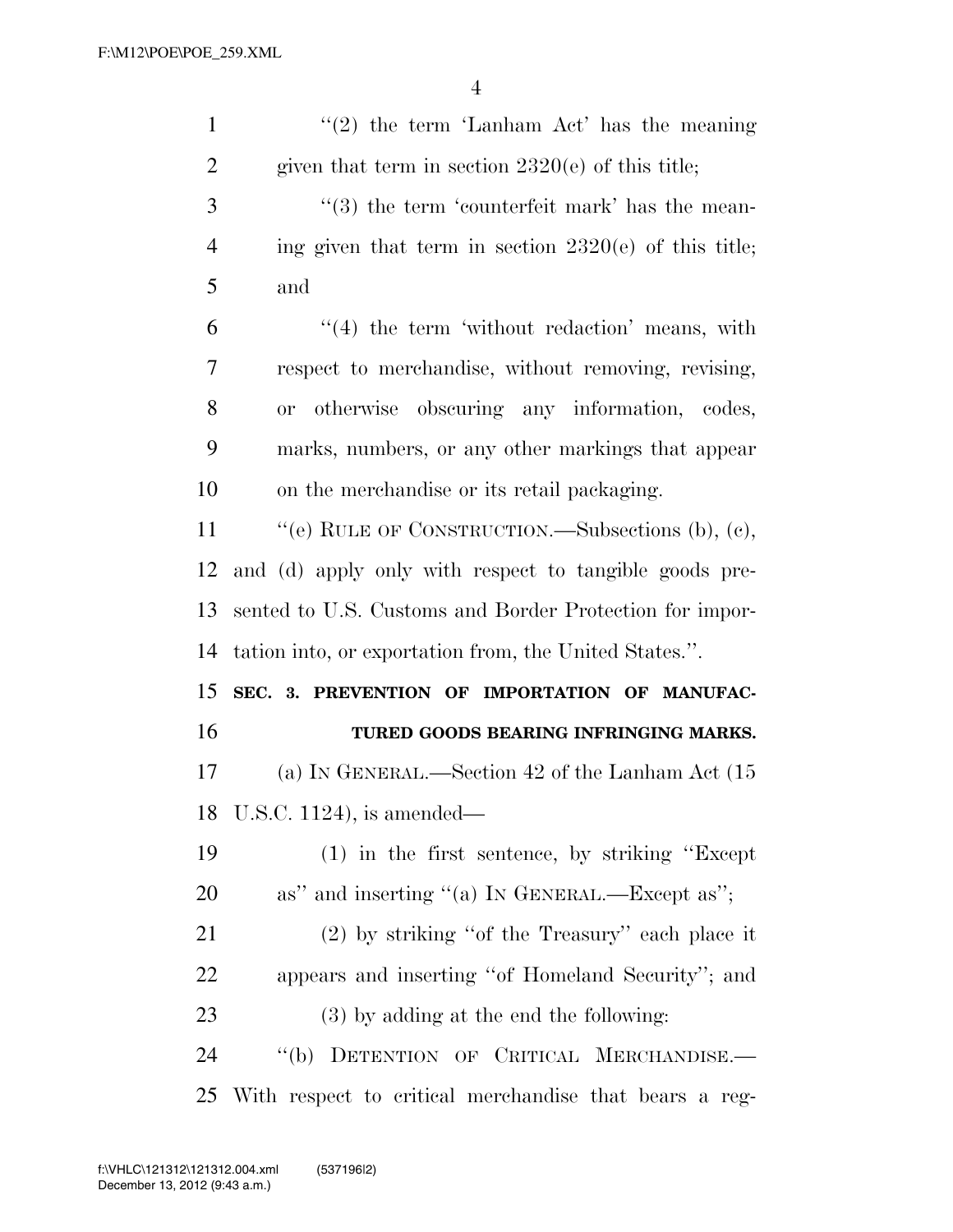| $\mathbf{1}$ | istered trademark recorded under subsection (a), if U.S. |
|--------------|----------------------------------------------------------|
| 2            | Customs and Border Protection detains the merchandise    |
| 3            | because the merchandise is suspected of bearing a coun-  |
| 4            | terfeit mark, then, upon such detention, the Secretary—  |
| 5            | $\lq(1)$ shall provide to the owner of the registered    |
| 6            | trademark any information on the critical merchan-       |
| 7            | dise and its packaging and labels, including, without    |
| 8            | redaction, photographs or digital images of the crit-    |
| 9            | ical merchandise, packaging, and labels; and             |
| 10           | $\lq(2)$ may, at any time, subject to any applicable     |
| 11           | bonding and return requirements, provide to the          |
| 12           | owner of the registered trademark samples of the         |
| 13           | critical merchandise, without redaction.                 |
| 14           | "(c) DEFINITIONS.—In this section:                       |
| 15           | $``(1)$ CRITICAL MERCHANDISE.—                           |
| 16           | "(A) IN GENERAL.—The term 'critical                      |
| 17           | merchandise' includes—                                   |
| 18           | "(i) aircraft engines, appliances, pro-                  |
| 19           | pellers, and spare parts;                                |
| 20           | "(ii) children's sleepwear;                              |
| 21           | "(iii) cosmetics;                                        |
| 22           | $``(iv)$ devices;                                        |
| 23           | " $(v)$ drugs;                                           |
| 24           | " $(vi)$ food;                                           |
| 25           | "(vii) motor vehicle equipment;                          |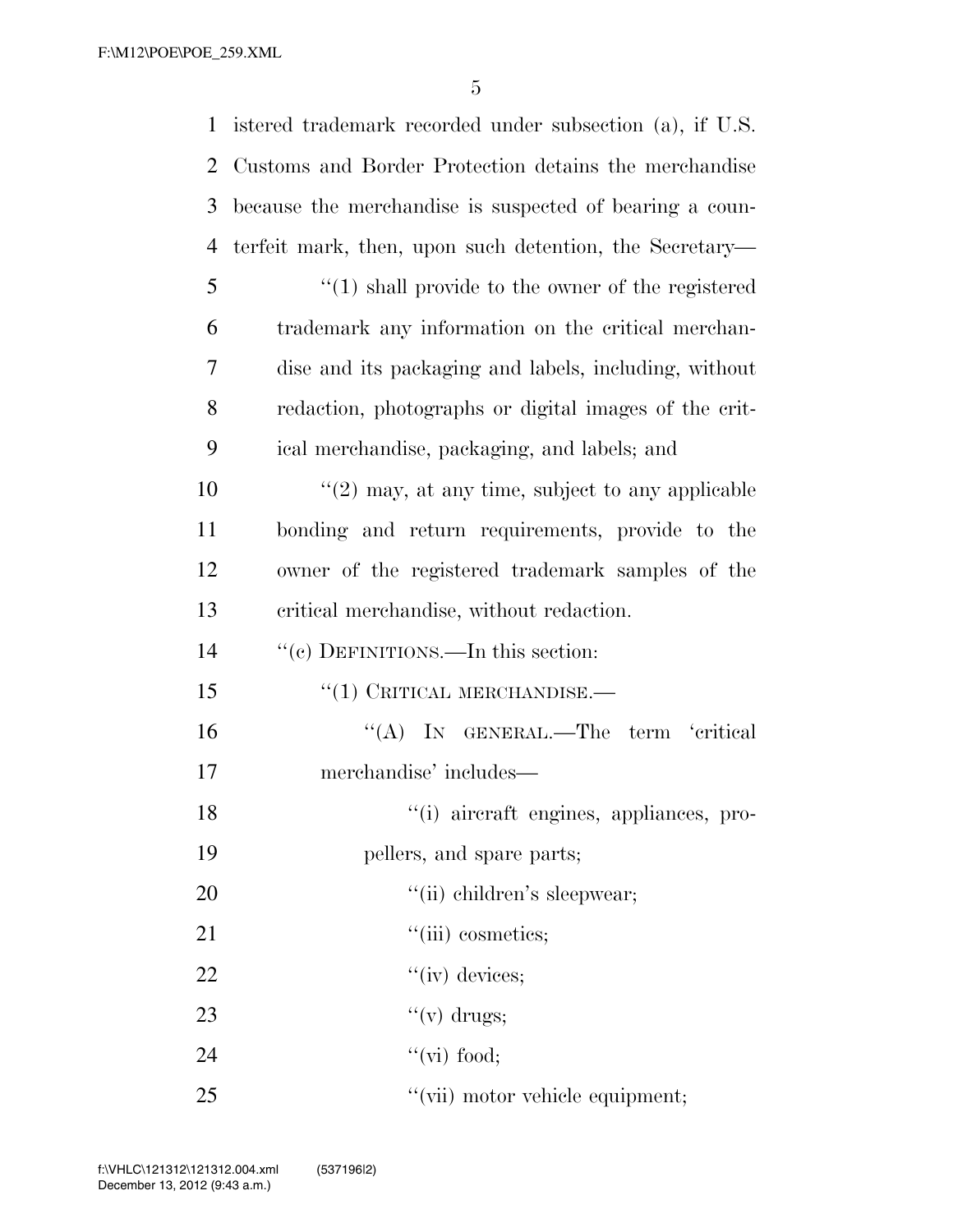| $\mathbf{1}$   | "(viii) pesticide chemicals;                  |
|----------------|-----------------------------------------------|
| $\overline{2}$ | $``(ix)$ semiconductors;                      |
| 3              | $f(x)$ tobacco products;                      |
| $\overline{4}$ | "(xi) any item on the United States           |
| 5              | Munitions List established under section      |
| 6              | $38(a)$ of the Arms Export Control Act $(22)$ |
| 7              | U.S.C. $2778(a)$ ; and                        |
| 8              | "(xii) any other article of manufacture       |
| 9              | that the Secretary determines could, if per-  |
| 10             | mitted entry into the United States in vio-   |
| 11             | lation of the laws of the Untied States pose  |
| 12             | a danger to the health, safety, or welfare    |
| 13             | of consumers, or to the national security of  |
| 14             | the United States.                            |
| 15             | "(B) OTHER DEFINITIONS.—For purposes          |
| 16             | of subparagraph $(A)$ —                       |
| 17             | "(i) the terms 'aircraft engine', 'appli-     |
| 18             | ance', 'propeller', and 'spare part' have the |
| 19             | meanings given those terms in section         |
| 20             | $40102(a)$ of title 49, United States Code;   |
| 21             | "(ii) the term 'children's sleepwear'         |
| 22             | has the meaning given that term in sec-       |
| 23             | tions $1615.1$ and $1616.2$ of title 16, Code |
| 24             | of Federal Regulations, or successor regu-    |
| 25             | lations;                                      |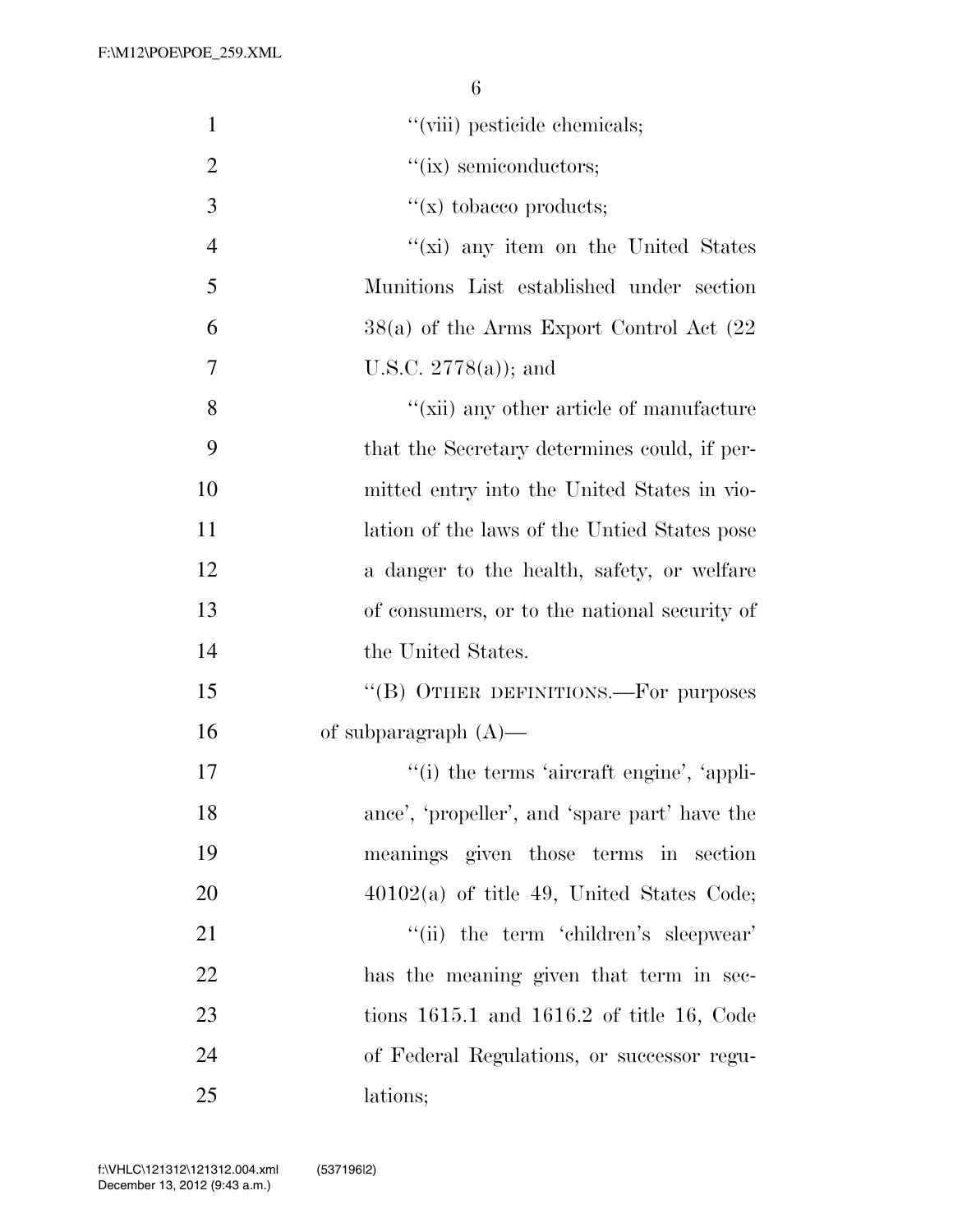F:\M12\POE\POE\_259.XML

| $\mathbf{1}$   | "(iii) the terms 'cosmetic', 'device',                     |
|----------------|------------------------------------------------------------|
| $\overline{2}$ | 'drug', 'food', 'pesticide chemical', and 'to-             |
| 3              | bacco product' have the meanings given                     |
| $\overline{4}$ | those terms in section 201 of the Federal                  |
| 5              | Food, Drug, and Cosmetic Act (21 U.S.C.                    |
| 6              | 321);                                                      |
| $\tau$         | "(iv) the term 'motor vehicle equip-                       |
| 8              | ment' has the meaning given that term in                   |
| 9              | section $30102(a)$ of title 49, United States              |
| 10             | Code; and                                                  |
| 11             | $f'(v)$ the term 'semiconductor' means                     |
| 12             | 'semiconductor chip product' as defined in                 |
| 13             | section 901 of title 17.                                   |
| 14             | "(2) SECRETARY.—The term 'Secretary' means                 |
| 15             | the Secretary of Homeland Security.                        |
| 16             | "(3) WITHOUT REDACTION.—The term 'without                  |
| 17             | redaction' means, with respect to merchandise, with-       |
| 18             | out removing, revising, or otherwise obscuring any         |
| 19             | information, codes, marks, numbers, or any other           |
| 20             | markings that appear on the merchandise or its re-         |
| 21             | tail packaging.                                            |
| 22             | "(d) RULE OF CONSTRUCTION.—This section applies            |
| 23             | only with respect to tangible goods presented to U.S. Cus- |
| 24             | toms and Border Protection for importation into the        |
|                | 25 United States.".                                        |